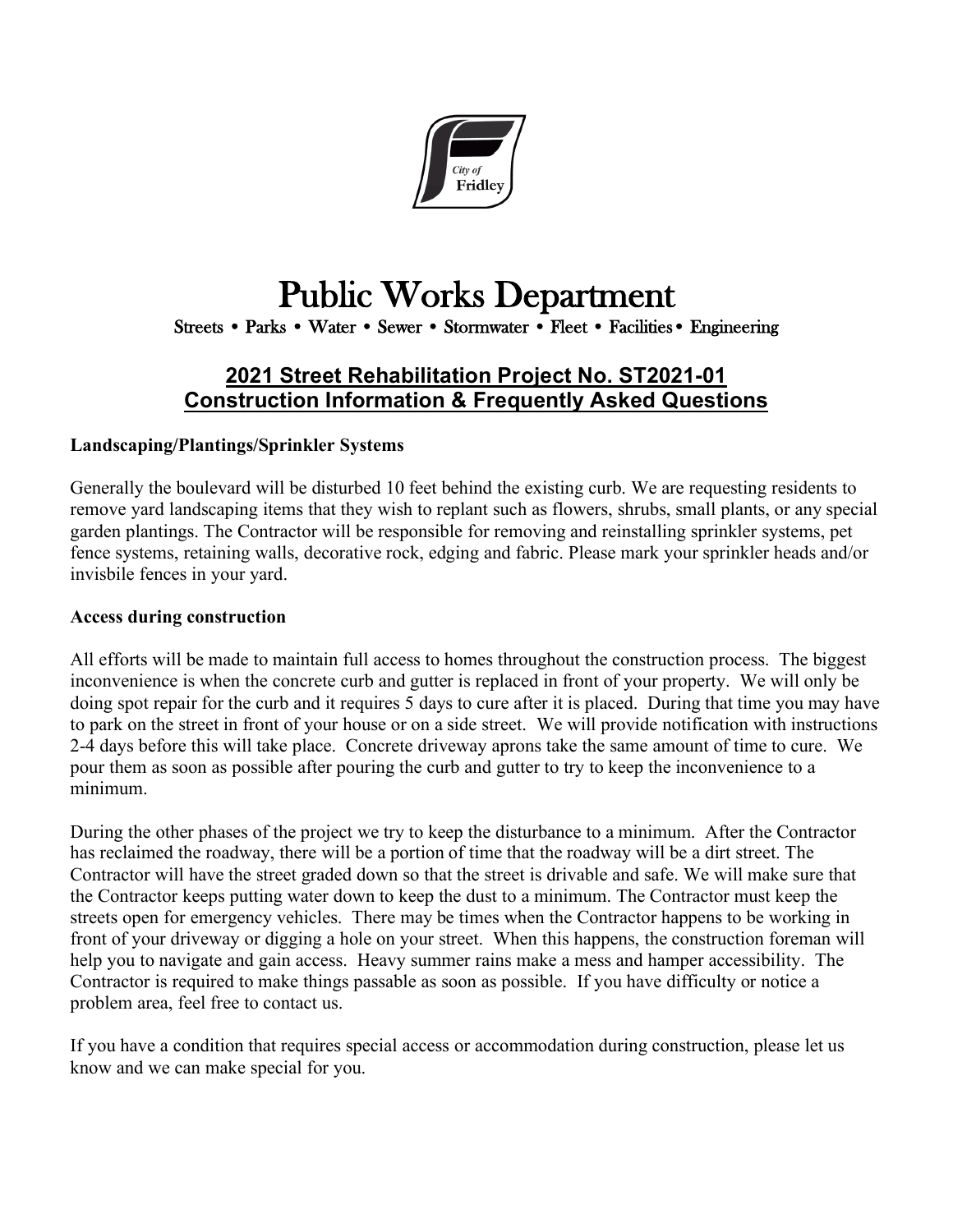#### **Project Communication**

Brandon Brodhag (763-238-8086) is the project engineer. Brandon and the City's intern will be on the construction site. Look for them in vehicles or construction vests bearing the City's logo.

You may also call the City of Fridley's Engineering department at 763-572-3554 and somebody will be able to help you.

#### **Mail Service**

If you have a mailbox that is not attached to your house, the Contractor will work with the postmaster to provide a temporary location for your mailbox when needed to provide uninterrupted mail service. Generally, the mailboxes for one street or neighborhood are placed in one location. Upon completion of the project, the Contractor will reinstall the mailboxes in the original location.

#### **Construction Scheduling**

Coordinating a construction project is a complicated matter. The Contractor has different crews, different equipment and multiple subContractors. Unforeseen conditions like utility conflicts and weather can complicate things even further. Schedules can change with short notice. The City has specifications and requirements to keep the Contractor moving in a timely manner. We also distribute handouts to the residents to keep you informed of the progress and to warn you when major work will be affecting your neighborhood. Check your doors because we might not know which one you normally use.

### **Construction Safety**

Please be aware that a construction site may be a dangerous place. The Contractor and the City will make every effort to ensure that adequate signs, fences, and barriers are installed on the site. Even with these precautions we are asking that extra care and attention is given in the construction area.

We request that parents keep children away from the construction site. The activity and equipment can attract children. City staff will be observing the Contractor's activity and may not be aware of any children in the area.

## **Frequently Asked Questions**

**Why did they cut the road out so deep?** We get this question a lot, usually when the street has been excavated and the new curb and gutter is in place on top of the subgrade and hasn't been backfilled yet. The grade of the boulevards and the fact that the gutter is sitting with nothing around it yet creates an illusion that the new street will be much lower than the existing street. In the design process we try to keep things as close to the original conditions as possible.

**Why did they cut my driveway at that point?** Before the Contractor cuts the driveways we (the engineering department) go to each of the driveways to determine where it should be cut. We look at the flatness/steepness of the driveway and where the final grade of the new curb will be. We want to impact as little of your driveway as possible, but we need to go far enough back to ensure that your new driveway will